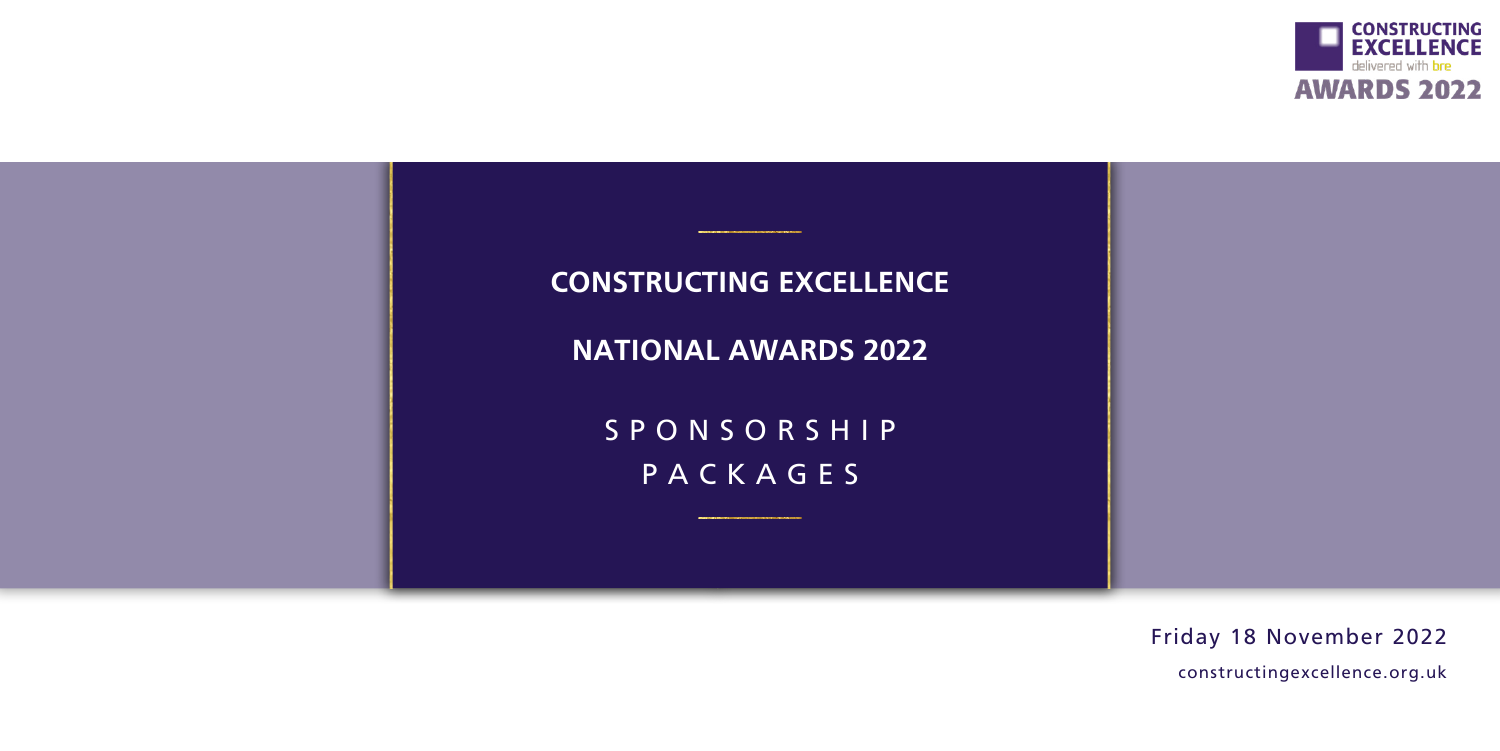## **AWARDS OVERVIEW**

The Constructing Excellence Awards are a showcase of everything the UK's built environment has to be proud of. Over the last 16 years the Awards have grown to become one of the highlights of the business year, with over 500 people regularly turning out to celebrate the best of construction across the UK.

These prestigious Awards will be held on Friday 18 November 2022. The awards are designed to reward achievement for projects, organisations and individuals successfully driving excellence in the industry.

This event is a great opportunity for companies who wish to be seen as proactively leading the way within the construction sector. Winners are selected across 15 categories including Integration, Value, Innovation and our acclaimed Projects of the Year.



### **Awards Categories**

- **Integration & collaborative working**
- **Health, safety and wellbeing**
- **•** Innovation
- People development
- SME
- Client of the year
- Digital
- Modern Methods of Construction
- Conservation & Regeneration
- G4C Future Leader
- Value
- Net Zero
- Building Project
- Civils Project
- Residential Project of the Year

If you are interested in any of these packages, please contact us at **helpdesk@constructingexcellence.org.uk**

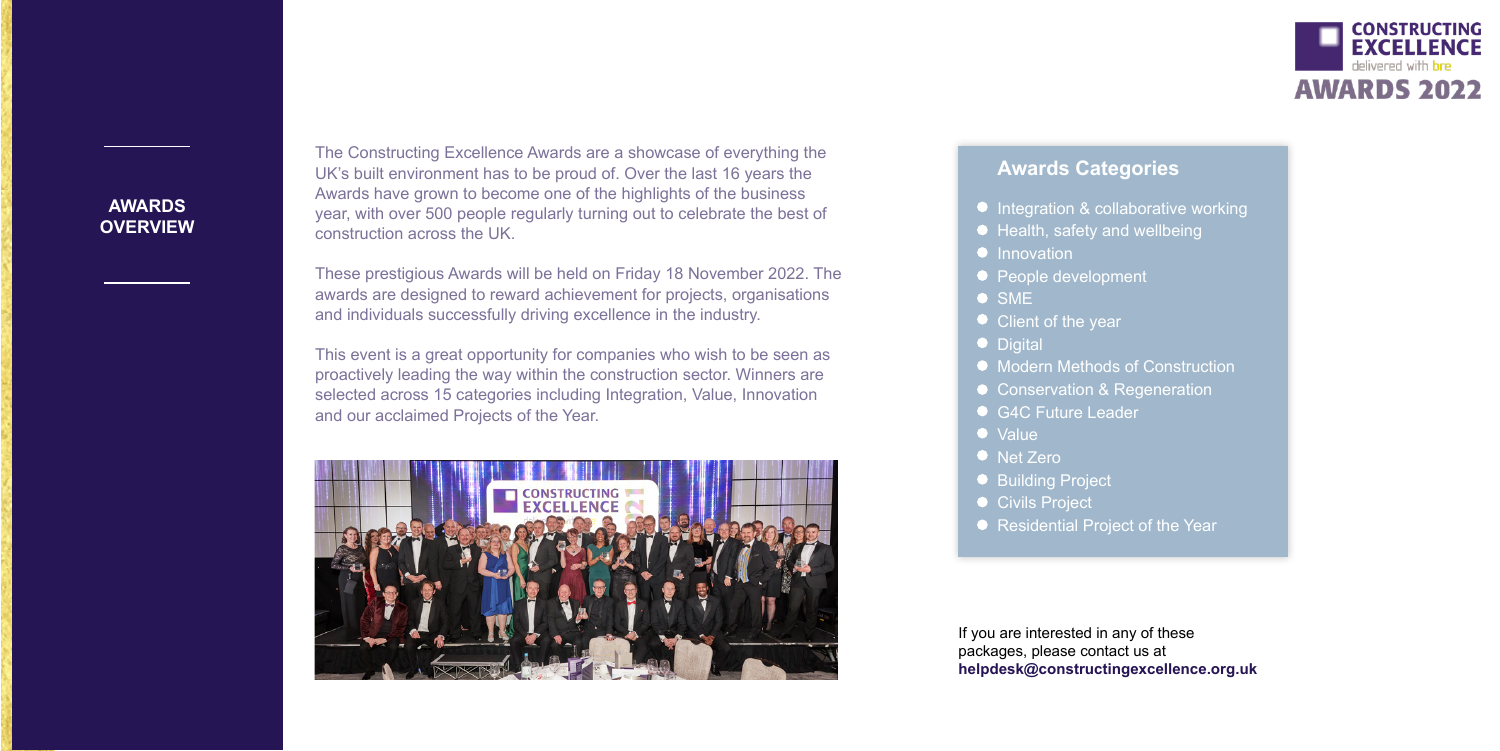## **SPONSORSHIP OPPORTUNITIES**

#### **Category Sponsor**

#### **£4,000 + VAT**

#### **Pre event:**

**\_** Logo on awards related promotions published online and in print

**\_** Logo against sponsored category on awards website

**\_** 150 word description about Sponsor on the awards website

**\_** Social Media profiling

#### **At the event:**

**\_** 6 seats at the awards ceremony

**\_** Presentation of your allocated category at the awards

**\_** Acknowledgement as category sponsor during the awards

**\_** Logo on award presentation and Sponsor Category slides

#### **After the event:**

**\_** Logo displayed in sponsored category on all materials both online and in print

#### **Headline Sponsor**

#### **£10,000 + VAT**

#### **Pre event:**

**\_** Headline branding on all awards related promotions published online and in print

**\_** Logo against each Sponsored Category on awards website

**\_** 250 word description about Sponsor on the awards website

**\_** Guest list provided one week in advance of the Event (without contact details)

**\_** Social Media profiling

**\_** An article on the constructing excellence website and newsletter

**\_** Opportunity to join the judging panel

#### **At the event:**

- **\_** Table of 10 at the awards ceremony
- **\_** Promotional page in awards brochure

**\_** An exhibition stand in the reception area with promotional material

**\_** Acknowledgement as Headline Sponsor during the event

**\_** Presentation of your allocated category at the awards (Project of the Year)

**\_** Logo on award presentation and Sponsor Category slides

#### **After the event:**

**\_** Acknowledgement in all post award materials both online and in print

#### **Drinks Reception Sponsor**

#### **£4,000 + VAT**

#### **Pre event:**

**\_** Logo on awards related promotions published online and in print

**\_** 150 word description about Sponsor on the awards website

**\_** Social Media profiling

#### **At the event:**

**\_** 6 seats at the awards ceremony **\_** Acknowledgement as Drinks Reception

Sponsor during the awards







**\_** Logo on holding slides at the awards

**\_** Promotional page in awards brochure

**\_** Sponsor's literature, banners stands and promotions to be displayed at the event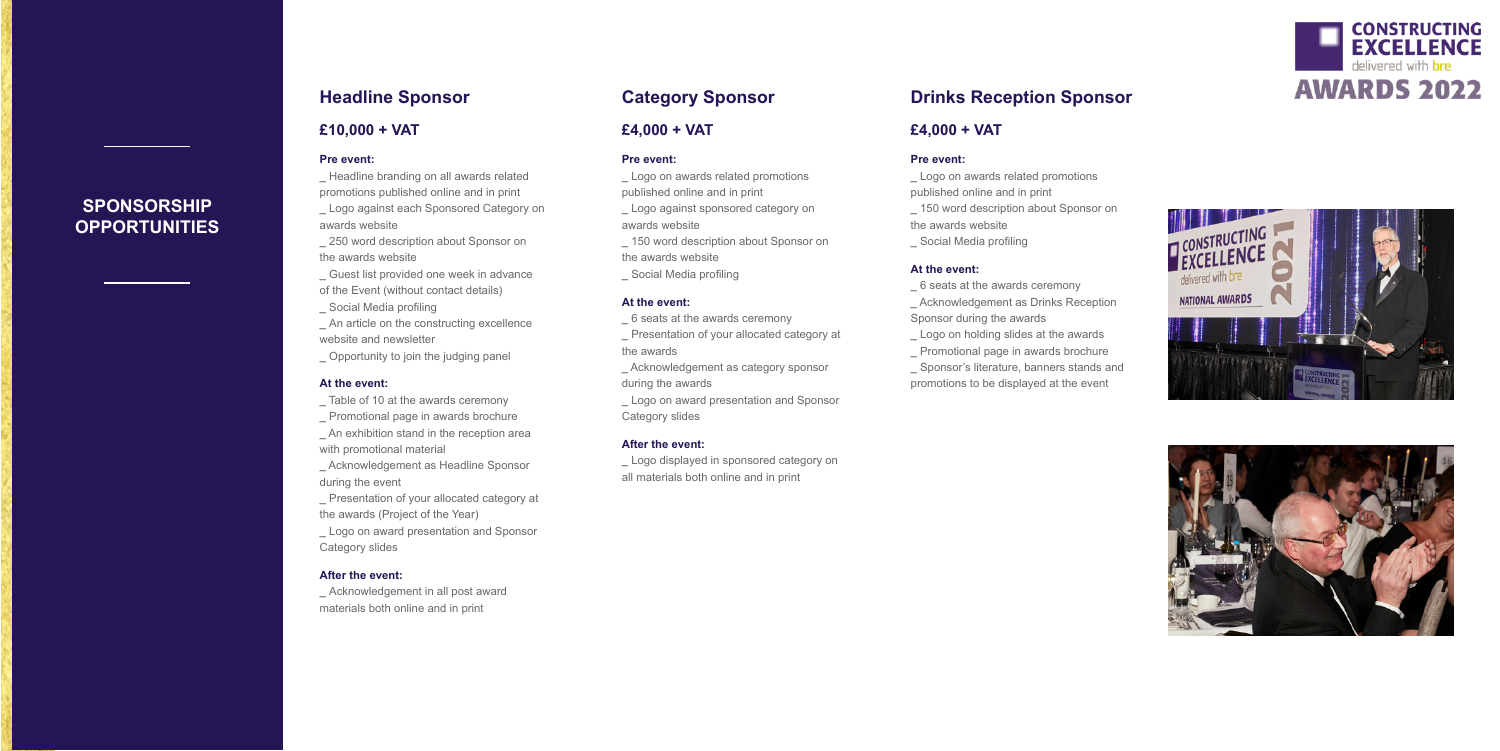Constructing Excellence is a platform from which to stimulate, debate and drive much needed change in the Construction sector. Our thought leading members from the entire supply chain – clients, industry and users – share a vision for change through innovation and collaboration.

Constructing Excellence is funded and governed nationally by corporate membership, and invites anyone who wants to be part of the change process to become active members.

#### **Our Mission**

"Positively disrupting the industry delivery processes to transform performance."

#### **Our Vision**

Superior outcomes from new delivery models featuring:

- A client-led transformation by procuring for outcomes and value
- Increased standardisation and pre-manufactured content
- Digitally enabled integrated teams working collaboratively with long-term relationships and aligned commercial

# **What we do**

At Constructing Excellence we believe that industry improvement will be driven by all sectors sharing, learning, working together and driving innovation to deliver a demonstrably better built environment.

**Get involved** Our members set our agenda and are the driving force behind our movement. Members use theme groups and forums to explore key issues that are impacting the industry and drive change. Please email helpdesk@constructingexcellence.org.uk for more information about joining Constructing Excellence.

"Constructing Excellence is a platform for industry improvement to deliver excellence through clients, industry and users through collaborative working."





#### ABOUT CONSTRUCTING EXCELLENCE